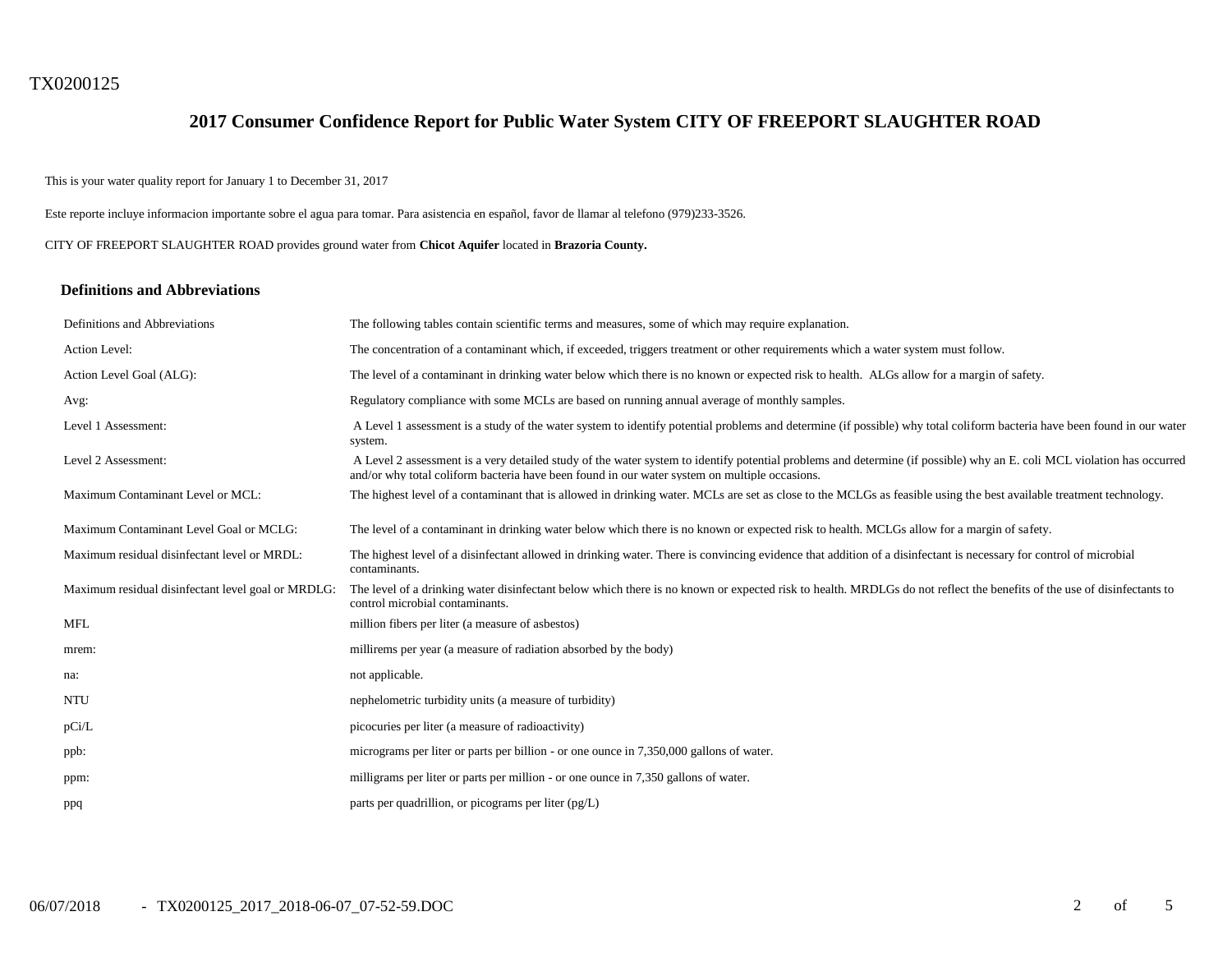## TX0200125

## **Definitions and Abbreviations**

ppt parts per trillion, or nanograms per liter (ng/L)

Treatment Technique or TT: A required process intended to reduce the level of a contaminant in drinking water.

# **Information about your Drinking Water**

The sources of drinking water (both tap water and bottled water) include rivers, lakes, streams, ponds, reservoirs, springs, and wells. As water travels over the surface of the land or through the ground, it dissolves naturally-occurring minerals and, in some cases, radioactive material, and can pick up substances resulting from the presence of animals or from human activity.

Drinking water, including bottled water, may reasonably be expected to contain at least small amounts of some contaminants. The presence of contaminants does not necessarily indicate that water poses a health risk. More information about contaminants and potential health effects can be obtained by calling the EPAs Safe Drinking Water Hotline at (800) 426-4791.

Contaminants that may be present in source water include:

- Microbial contaminants, such as viruses and bacteria, which may come from sewage treatment plants, septic systems, agricultural livestock operations, and wildlife.

- Inorganic contaminants, such as salts and metals, which can be naturally-occurring or result from urban storm water runoff, industrial or domestic wastewater discharges, oil and gas production, mining, or farming.

- Pesticides and herbicides, which may come from a variety of sources such as agriculture, urban storm water runoff, and residential uses.

- Organic chemical contaminants, including synthetic and volatile organic chemicals, which are by-products of industrial processes and petroleum production, and can also come from gas stations, urban storm water runoff, and septic systems.

- Radioactive contaminants, which can be naturally-occurring or be the result of oil and gas production and mining activities.

In order to ensure that tap water is safe to drink, EPA prescribes regulations which limit the amount of certain contaminants in water provided by public water systems. FDA regulations establish limits for contaminants in bottled water which must provide the same protection for public health.

Contaminants may be found in drinking water that may cause taste, color, or odor problems. These types of problems are not necessarily causes for health concerns. For more information on taste, odor, or color of drinking water, please contact the system's business office.

You may be more vulnerable than the general population to certain microbial contaminants, such as Cryptosporidium, in drinking water. Infants, some elderly, or immunocompromised persons such as those undergoing chemotherapy for cancer; persons who have undergone organ transplants; those who are undergoing treatment with steroids; and people with HIV/AIDS or other immune system disorders, can be particularly at risk from infections. You should seek advice about drinking water from your physician or health care providers. Additional guidelines on appropriate means to lessen the risk of infection by Cryptosporidium are available from the Safe Drinking Water Hotline (800-426-4791).

If present, elevated levels of lead can cause serious health problems, especially for pregnant women and young children. Lead in drinking water is primarily from materials and components associated with service lines and home plumbing. We are responsible for providing high quality drinking water, but we cannot control the variety of materials used in plumbing components. When your water has been sitting for several hours, you can minimize the potential for lead exposure by flushing your tap for 30 seconds to 2 minutes before using water for drinking or cooking. If you are concerned about lead in your water, you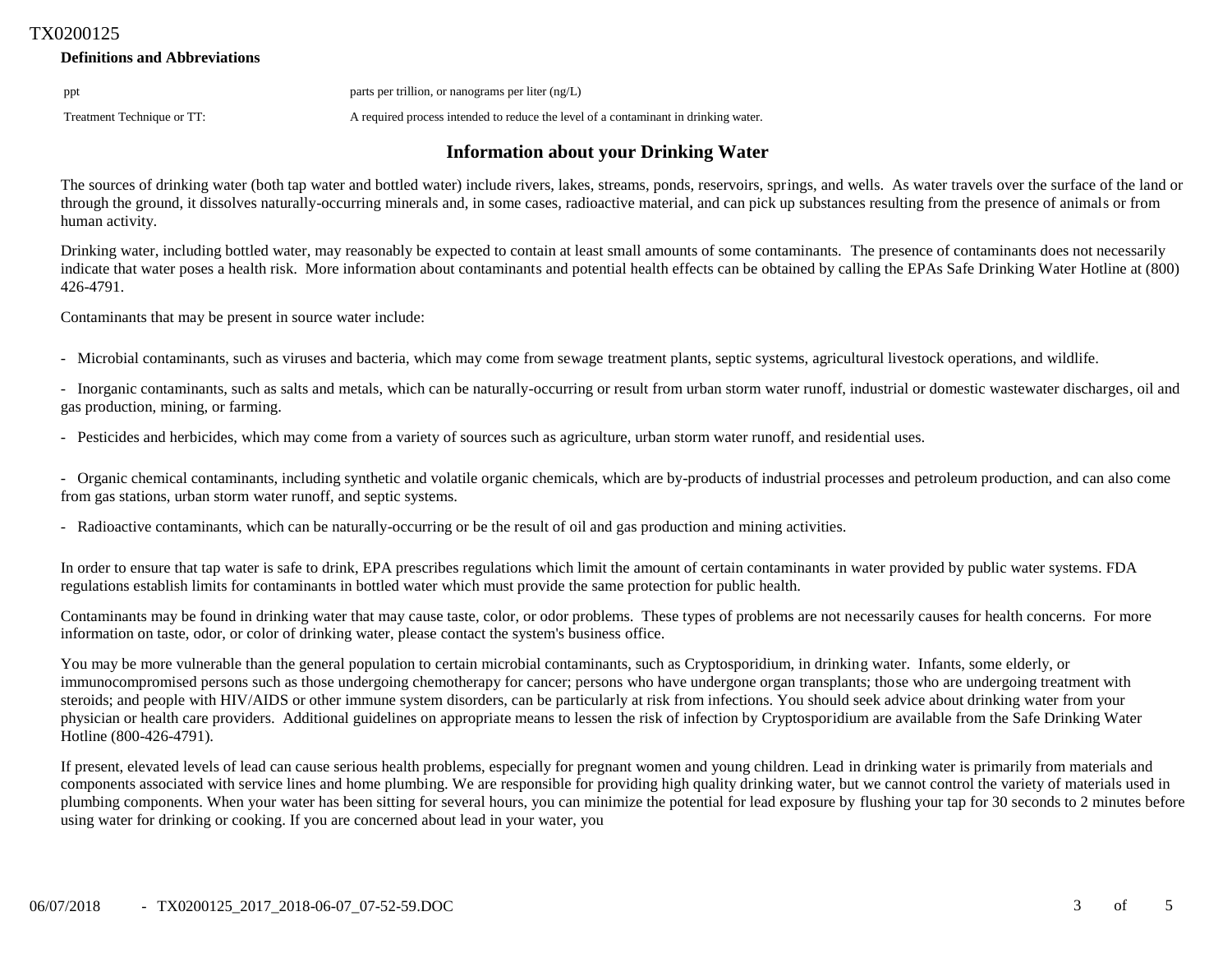## TX0200125

may wish to have your water tested. Information on lead in drinking water, testing methods, and steps you can take to minimize exposure is available from the Safe Drinking Water Hotline or at http://www.epa.gov/safewater/lead.

### **Information about Source Water**

'TCEQ completed an assessment of your source water, and results indicate that some of our sources are susceptible to certain contaminants. The sampling requirements for your water system is based on this susceptibility and previous sample data. Any detections of these contaminants will be found in this Consumer Confidence Report. For more information on source water assessments and protection efforts at our system contact City of Freeport **Jerry Meeks at 979-233-4281.**

| <b>Lead and Copper</b> | <b>Date Sampled</b> | <b>MCLG</b> | <b>Action Level (AL)</b> | 90th Percentile | # Sites Over AL | Units | <b>Violation</b> | <b>Likely Source of Contamination</b>                                                                         |
|------------------------|---------------------|-------------|--------------------------|-----------------|-----------------|-------|------------------|---------------------------------------------------------------------------------------------------------------|
| Copper                 | 2017                | 1.3         | 1.3                      | 0.1             |                 | ppm   |                  | Erosion of natural deposits; Leaching from wood<br>preservatives; Corrosion of household plumbing<br>systems. |
| Lead                   | 2017                |             |                          |                 |                 | ppb   | N                | Corrosion of household plumbing systems;<br>Erosion of natural deposits.                                      |

# **2017 Water Quality Test Results**

| <b>Disinfection By-Products</b> | <b>Collection Date</b> | <b>Highest Level or</b><br><b>Average Detected</b> | Range of Individual<br><b>Samples</b> | <b>MCLG</b>              | <b>MCL</b> | <b>Units</b> | Violation | <b>Likely Source of Contamination</b>      |
|---------------------------------|------------------------|----------------------------------------------------|---------------------------------------|--------------------------|------------|--------------|-----------|--------------------------------------------|
| Haloacetic Acids (HAA5)         | 2017                   |                                                    | $7.7 - 7.7$                           | No goal for the<br>total | 60         | ppb          |           | By-product of drinking water disinfection. |

'\* The value in the Highest Level or Average Detected column is the highest average of all HAA5 sample results collected at a location over a year'

| Total Trihalomethanes<br>(TTHM) | 2017 | $\cap$<br>202<br>20.2<br>- 20.2 | $\sim$ $\sim$<br>No goal for the<br>total | 80 | ppb | By-product of drinking water disinfection. |
|---------------------------------|------|---------------------------------|-------------------------------------------|----|-----|--------------------------------------------|
|                                 |      |                                 |                                           |    |     |                                            |

'\* The value in the Highest Level or Average Detected column is the highest average of all TTHM sample results collected at a location over a year'